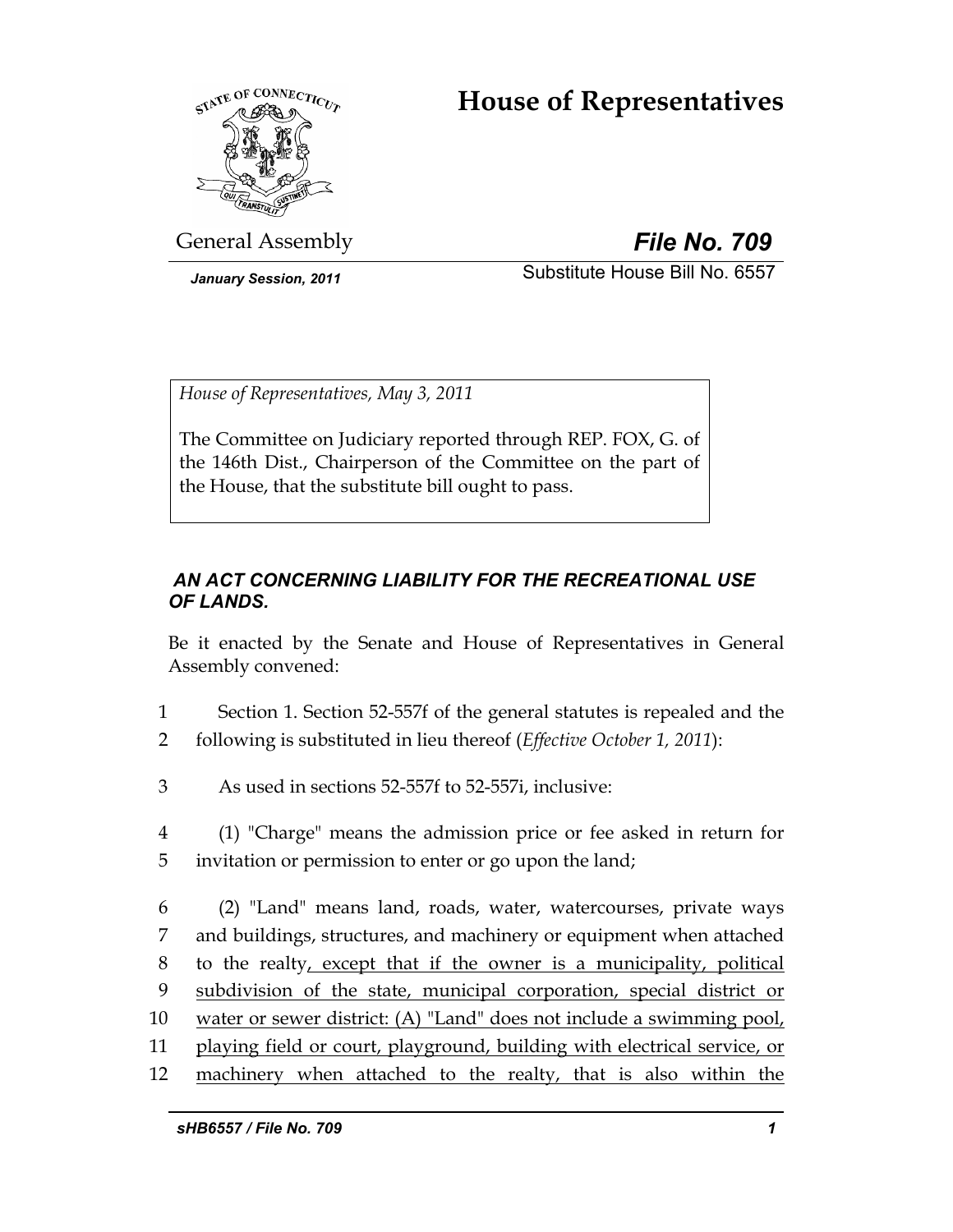| 13 | possession and control of the municipality, political subdivision of the   |
|----|----------------------------------------------------------------------------|
| 14 | state, municipal corporation, special district or water or sewer district; |
| 15 | and (B) "road" does not include a paved public through road that is        |
| 16 | open to the public for the operation of four-wheeled private passenger     |
| 17 | motor vehicles;                                                            |
|    |                                                                            |
| 18 | (3) "Owner" means the possessor of a fee interest, a tenant, lessee,       |
| 19 | occupant or person in control of the premises. "Owner" includes, but is    |
| 20 | not limited to, a municipality, political subdivision of the state,        |
| 21 | municipal corporation, special district or water or sewer district;        |
|    |                                                                            |
| 22 | (4) "Recreational purpose" includes, but is not limited to, any of the     |
| 23 | following, or any combination thereof: Hunting, fishing, swimming,         |
| 24 | boating, camping, picnicking, hiking, pleasure driving, nature study,      |
| 25 | water skiing, snow skiing, ice skating, sledding, hang gliding, sport      |
| 26 | parachuting, hot air ballooning, bicycling and viewing or enjoying         |
| 27 | historical, archaeological, scenic or scientific sites.                    |
|    |                                                                            |

| This act shall take effect as follows and shall amend the following |                        |         |  |  |  |  |  |
|---------------------------------------------------------------------|------------------------|---------|--|--|--|--|--|
| sections:                                                           |                        |         |  |  |  |  |  |
|                                                                     |                        |         |  |  |  |  |  |
| Section 1                                                           | <i>October 1, 2011</i> | 52-557f |  |  |  |  |  |

*JUD Joint Favorable Subst.*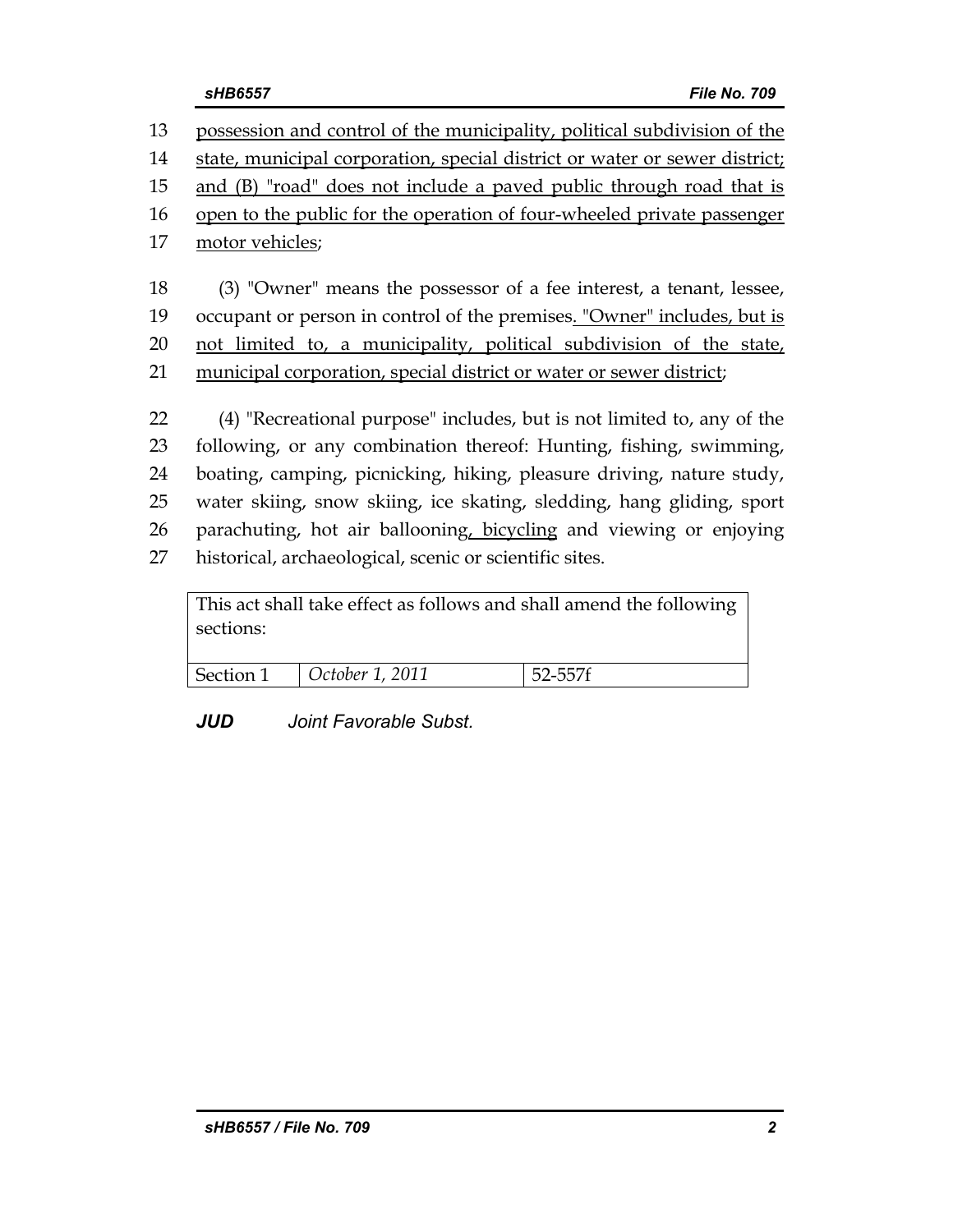The following Fiscal Impact Statement and Bill Analysis are prepared for the benefit of the members of the General Assembly, solely for purposes of information, summarization and explanation and do not represent the intent of the General Assembly or either chamber thereof for any purpose. In general, fiscal impacts are based upon a variety of informational sources, including the analyst's professional knowledge. Whenever applicable, agency data is consulted as part of the analysis, however final products do not necessarily reflect an assessment from any specific department.

# *OFA Fiscal Note*

#### *State Impact:* None

### *Municipal Impact:*

| <b>Municipalities</b>  | Effect    | FY 12 \$  | FY 13 \$  |
|------------------------|-----------|-----------|-----------|
| Various Municipalities | Cost      | Potential | Potential |
|                        | Avoidance |           |           |

### *Explanation*

Enactment of the bill may preclude costs of varying magnitude to (a) municipalities, (b) other political subdivisions of the state, (c) municipal corporations, (d) special districts, and (e) water or sewer districts as it extends limited immunity from liability for injuries occurring on certain recreational lands. Types of costs that would potentially be avoided include those associated with participation in legal proceedings, paying settlements and/or increased insurance premiums. For comparison purposes, two recent settled Connecticut lawsuits involving injuries of persons on recreational lands resulted in payments of \$2.9 million and \$8.0 million.

### *The Out Years*

### *State Impact:* None

### *Municipal Impact:*

The annualized ongoing fiscal impact identified above would continue into the future subject to inflation.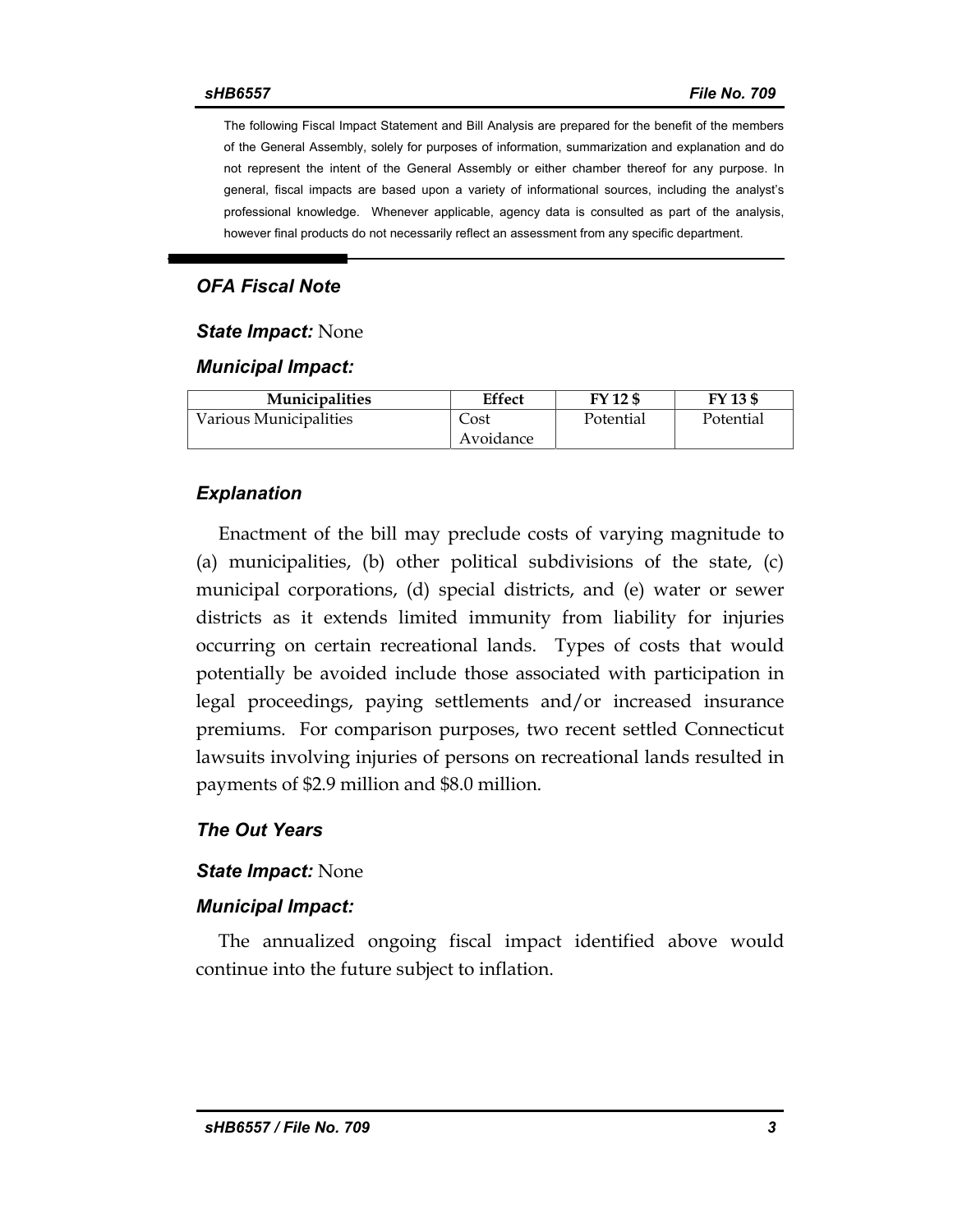# **OLR Bill Analysis sHB 6557**

## *AN ACT CONCERNING LIABILITY FOR THE RECREATIONAL USE OF LANDS.*

## **SUMMARY:**

This bill limits the liability of municipalities, other political subdivisions of the state, municipal corporations, special districts, and water or sewer districts that make certain types of land available to the public without charge for recreational purposes. Under the bill, these entities, unlike other landowners, remain liable regarding certain structures, fields, or roads on such entities' land. Specifically, the bill's liability limitation does not apply to:

- 1. swimming pools, playing fields or courts, playgrounds, buildings with electrical service, or machinery attached to the land, if these are in the municipality's or other entity's possession and control; and
- 2. paved, public, through roads that are open to the public for the operation of four-wheeled private passenger cars.

Existing law, unchanged by the bill, limits the liability of political subdivisions of the state in other circumstances (see BACKGROUND).

For all landowners (not just municipalities and the other entities listed above), the bill adds bicycling to the non-exclusive list of recreational purposes for which the landowner may make the land available to the public and enjoy limited liability.

EFFECTIVE DATE: October 1, 2011

# **LANDOWNER RECREATIONAL LAND IMMUNITY**

By law, a landowner who makes land available to the public for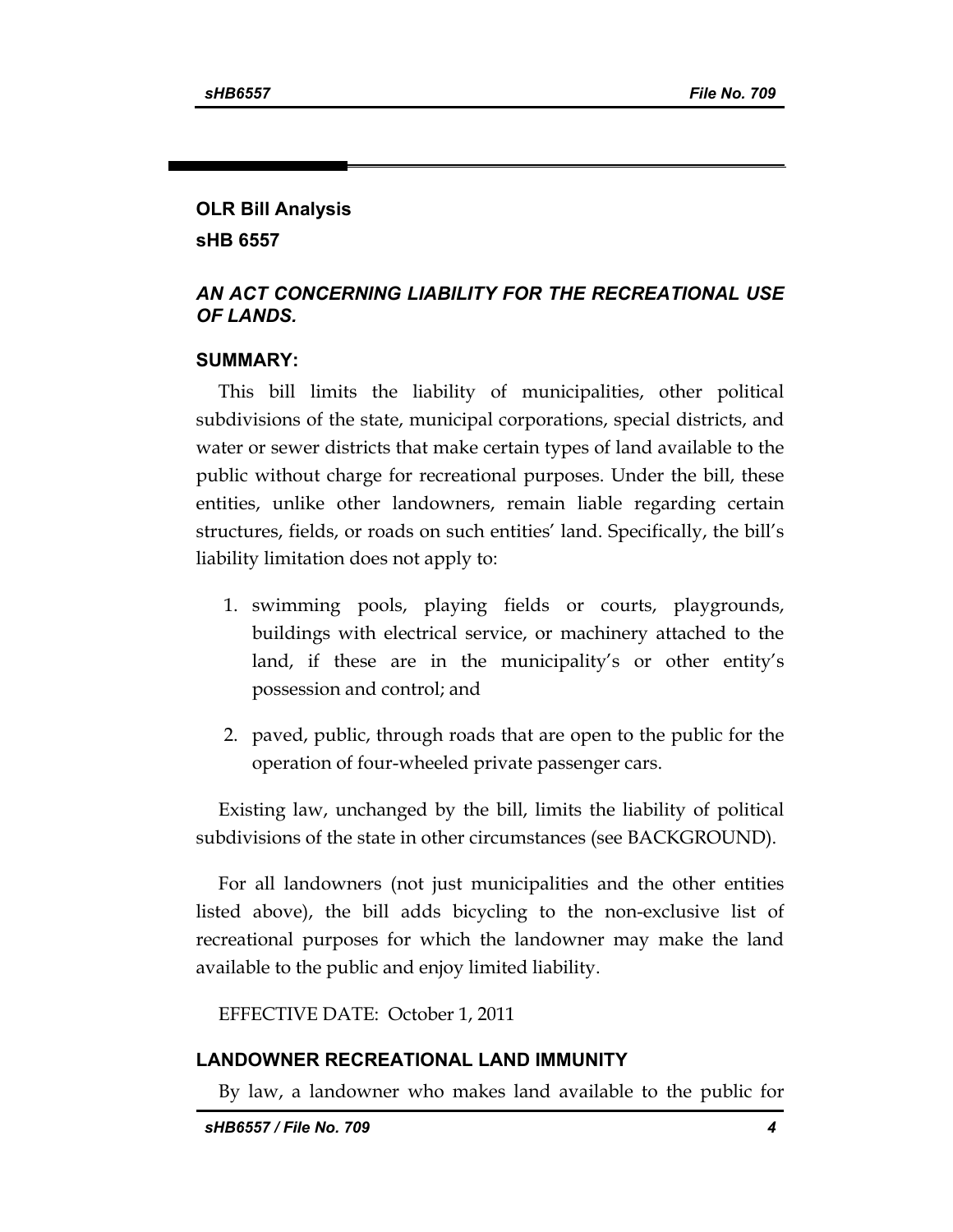recreational purposes without charging admission owes no duty of care to (1) keep the land safe for recreational purposes or (2) give any warning of a dangerous condition, use, structure, or activity on the land to those entering for recreational purposes. Additionally, the law provides that such landowners do not thereby (1) make any representation that the land is safe for any purpose, (2) confer on the person using the land a legal status entitling the person to a duty of care by the owner, or (3) assume responsibility for any injury to a person or property that is caused by the landowner's act or omission.

This statutory immunity from liability does not apply to (1) willful or malicious failure to guard or warn against a dangerous condition, use, structure, or activity or (2) injuries suffered in any case where the landowner charges people who use the land for recreational purposes.

For purposes of these liability protections, "owner" includes possessors of a fee interest, tenants, lessees, occupants, or persons in control of the premises. "Charge" means the admission price or fee asked in return for an invitation or permission to use the land.

### **BACKGROUND**

### *Related Case*

In *Conway v. Wilton*, 238 Conn. 653 (1996)), the Connecticut Supreme Court ruled that municipalities are not "owners" under the Recreational Land Use Act (the statute that this bill amends) and are therefore not entitled to immunity from liability for injuries sustained on land they make available to the public without charge for recreational purposes.

### *Liability of Political Subdivisions*

By law, political subdivisions of the state are generally liable for damages to person or property caused by: (1) the negligent acts or omissions of the political subdivision and its employees, officers, or agents acting within the scope of their employment or official duties; (2) negligence in performing functions that give the political subdivision profit or pecuniary benefit; and (3) the political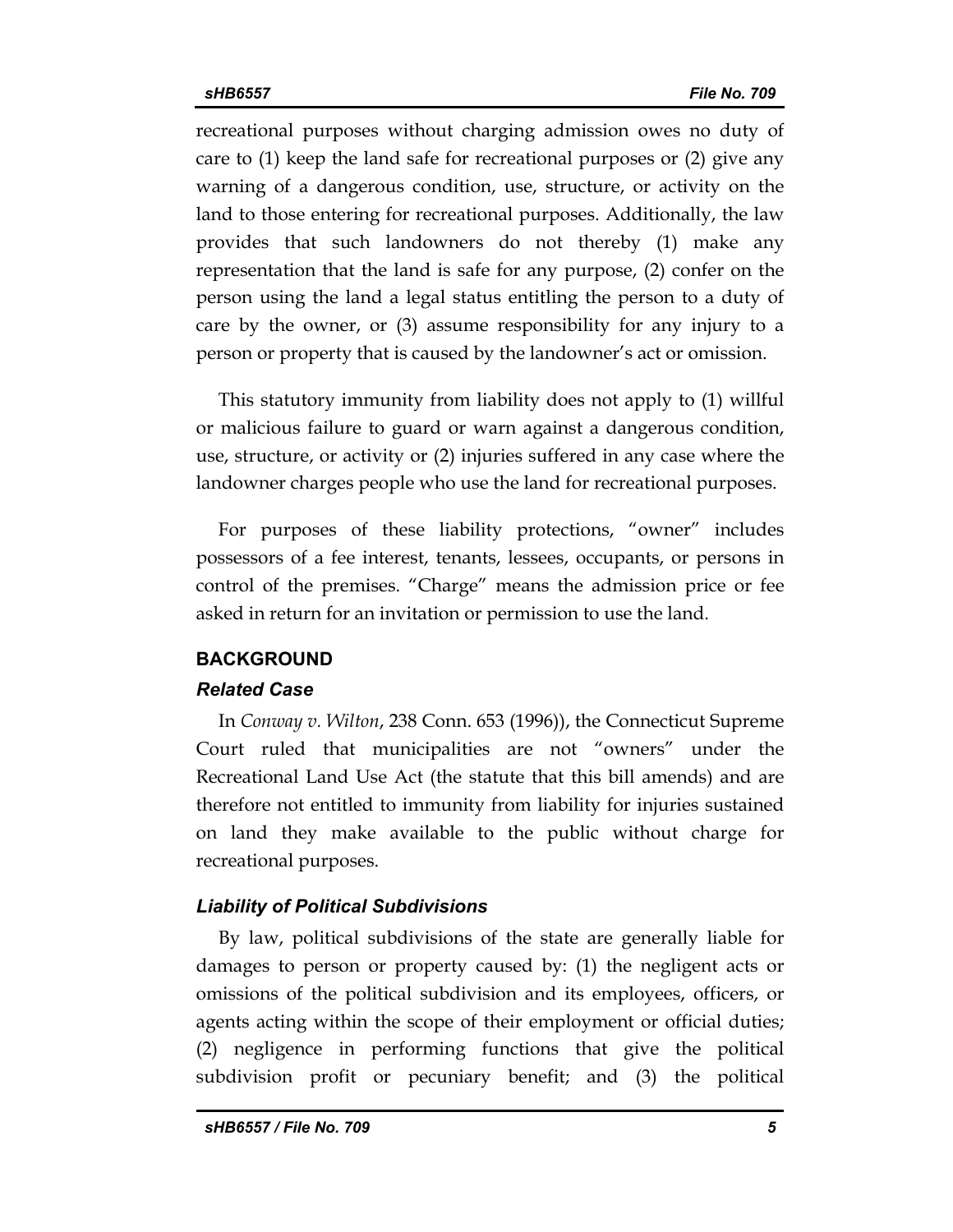subdivision's acts that create or help create a nuisance. But, no cause of action can be maintained for damages resulting from injury to any person or property from a defective road or bridge except as provided by law.

Except as otherwise provided by law, political subdivisions are not liable for damages caused by (1) acts or omissions of any employee, officer, or agent that constitute criminal conduct, fraud, actual malice, or willful misconduct or (2) negligent acts or omissions requiring the exercise of judgment or discretion as an official function of the authority expressly or impliedly granted by law.

In addition, a political subdivision and its employees, officers, and agents acting within the scope of employment or official duties are not liable for damages resulting from:

- 1. the condition of natural land or unimproved property;
- 2. the condition of a reservoir, dam, canal, conduit, drain, or similar structures when used in a way that is not reasonably foreseeable;
- 3. the temporary condition of a road or bridge that results from weather, if the political subdivision has not received notice and has not had a reasonable opportunity to make the condition safe;
- 4. the condition of an unpaved road, trail, or footpath that provides access to a recreational or scenic area, if the political subdivision has not received notice and has not had a reasonable opportunity to make the condition safe;
- 5. the initiation of a judicial or administrative proceeding, unless it was filed or prosecuted without probable cause or with a malicious intent to vex or trouble;
- 6. the act or omission of someone other than the political subdivision's employees, officers, or agents;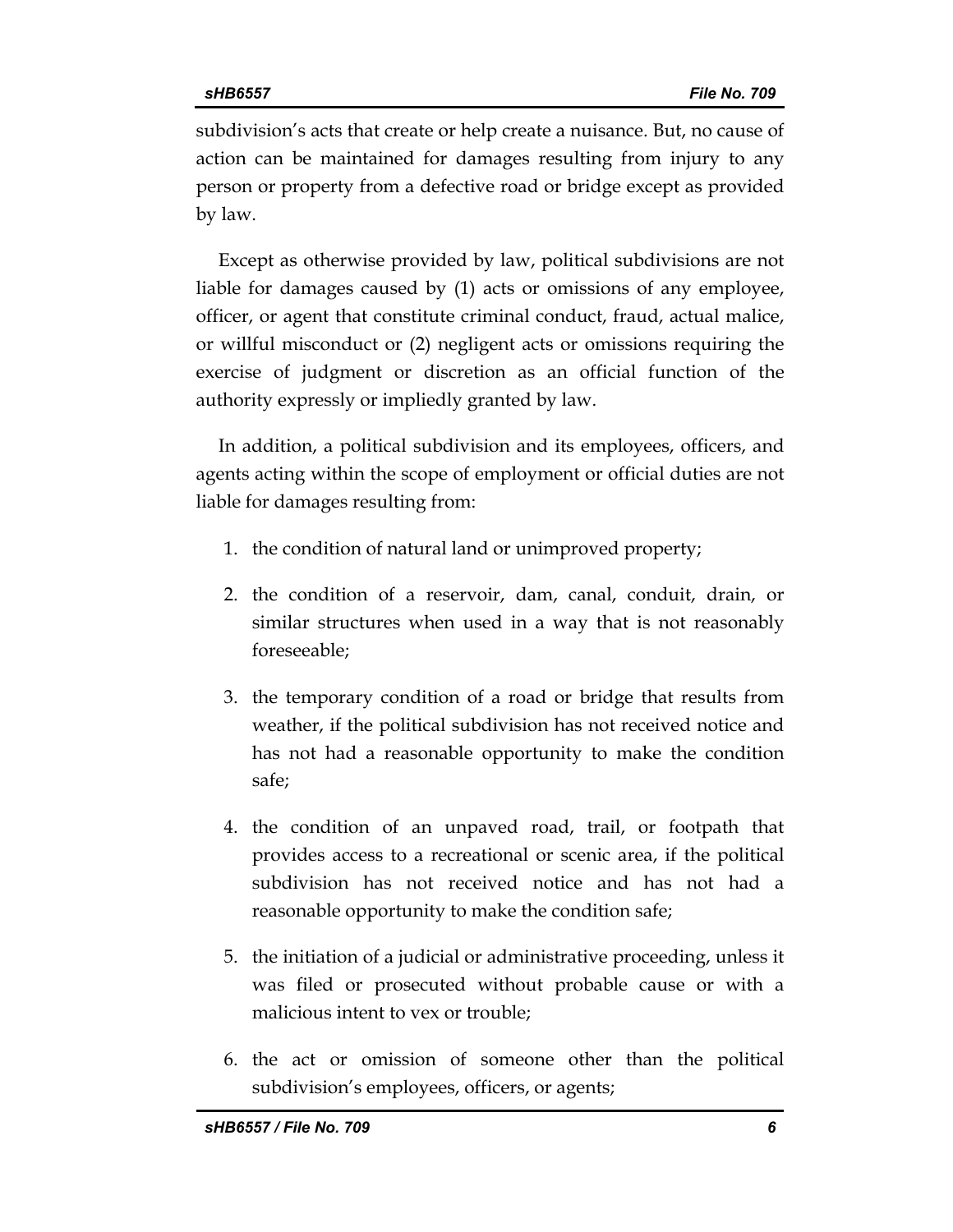- 7. the issuance, denial, suspension, or revocation of (or failure or refusal to take any such action on) any permit or similar authorization when the authority is a discretionary function by law, unless the action constitutes a reckless disregard for health or safety;
- 8. failure to make an inspection or making an inadequate or negligent inspection of any property, other than property owned by, leased by, or leased to the political subdivision, to determine whether it complies with or violates any law or contains a hazard to health or safety, unless (a) the political subdivision had notice of such a violation or hazard or (b) the failure to inspect or the inadequate or negligent inspection constitutes a reckless disregard for health or safety under all the relevant circumstances;
- 9. failure to detect or prevent environmental pollution by other people or entities; or
- 10. conditions on land the state sold or transferred to the political subdivision when such conditions existed at the time of sale or transfer (CGS § 52-557n).

# *Related Bill*

sSB 43 (File 498), reported favorably by the Planning and Development Committee, limits the liability of municipalities, special taxing districts, and metropolitan districts that make their land available to the public without charge for recreational purposes. It also specifies that any state or local taxes collected under state law are not considered a charge for using the property. The bill also exempts from certain hazardous waste clean-up costs, fines, and penalties any municipality that acquires an easement over property it does not own in order to make it available to the public without charge for recreational use.

# **COMMITTEE ACTION**

Judiciary Committee